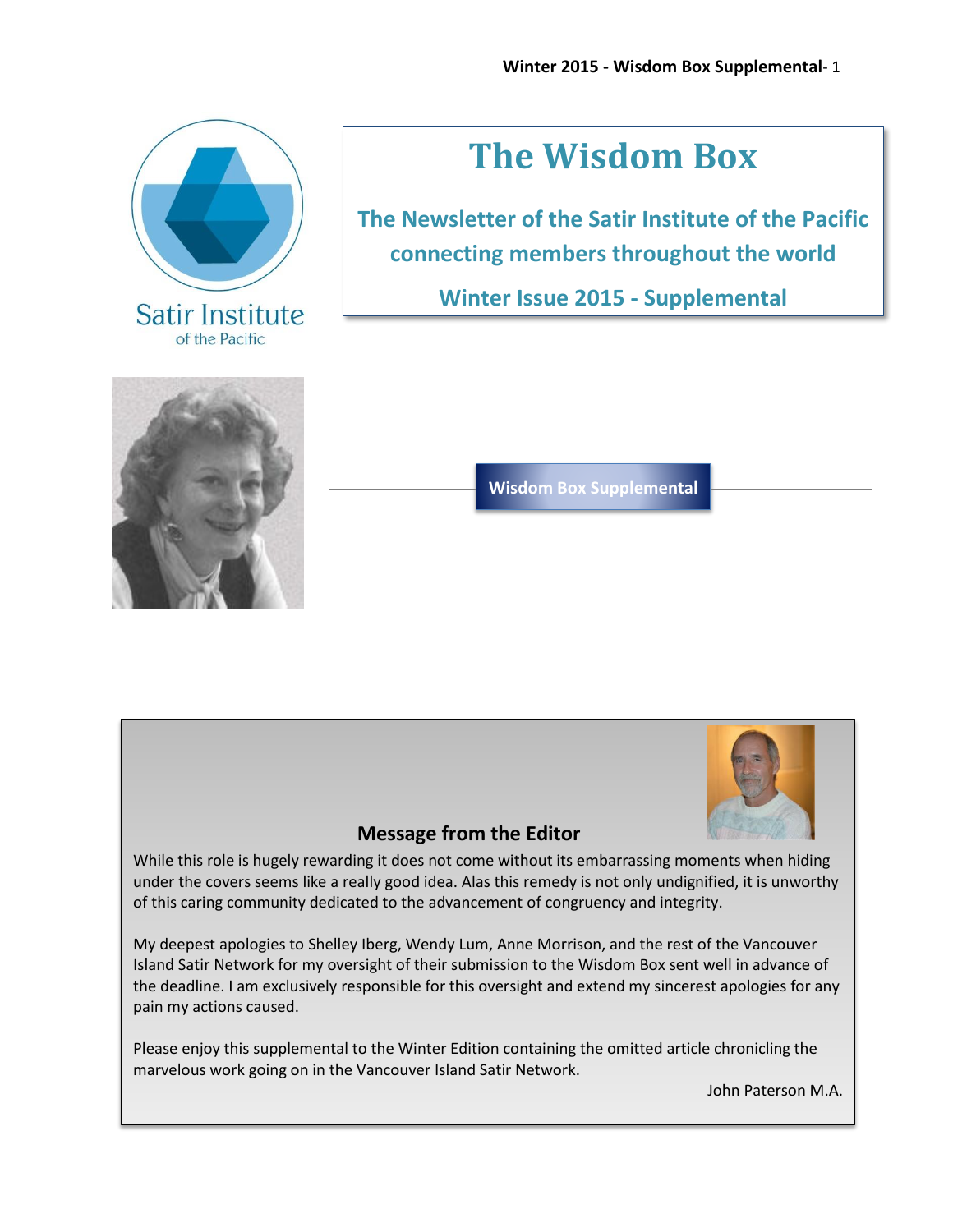

#### **Island**

## **THE VANCOUVER ISLAND SATIR NETWORK: CONTINUING TO GATHER IN BELOVED COMMUNITY**

#### **By Shelley Iberg, R.T., M.A., R.C.C. C.C.C.**

Our Vancouver Island "Satirists" continue to gather in beloved community and help each other grow. We have met for two years and gather every three months, alternating between Anne Morrison's home in Chemainus, and Wendy Lum's home in Victoria. Our last meeting in October was held at Brenda Lucas' home in Ladysmith.

We meet for a potluck around 1ish, and finish around 4ish. The numbers have been ranging between 12 and 18 people. Our ritual includes a check-in, followed by a type of learning, and time to process what we each experienced.

During out last meeting, Wendy Lum gifted us with a visualization and a sculpt. Other recent sessions have included teachings on somatic experiences and movement in therapy. We have a fluid agenda which adapts to the energy at the time and provides a beautiful Satir-based community experience! And a special treat are the incredible chair massages that Gail Franklin generously provides for us throughout the afternoon. Talk about moving to "higher ground"! She is expert with massages that allow us to tend to our bodies while processing as a group!